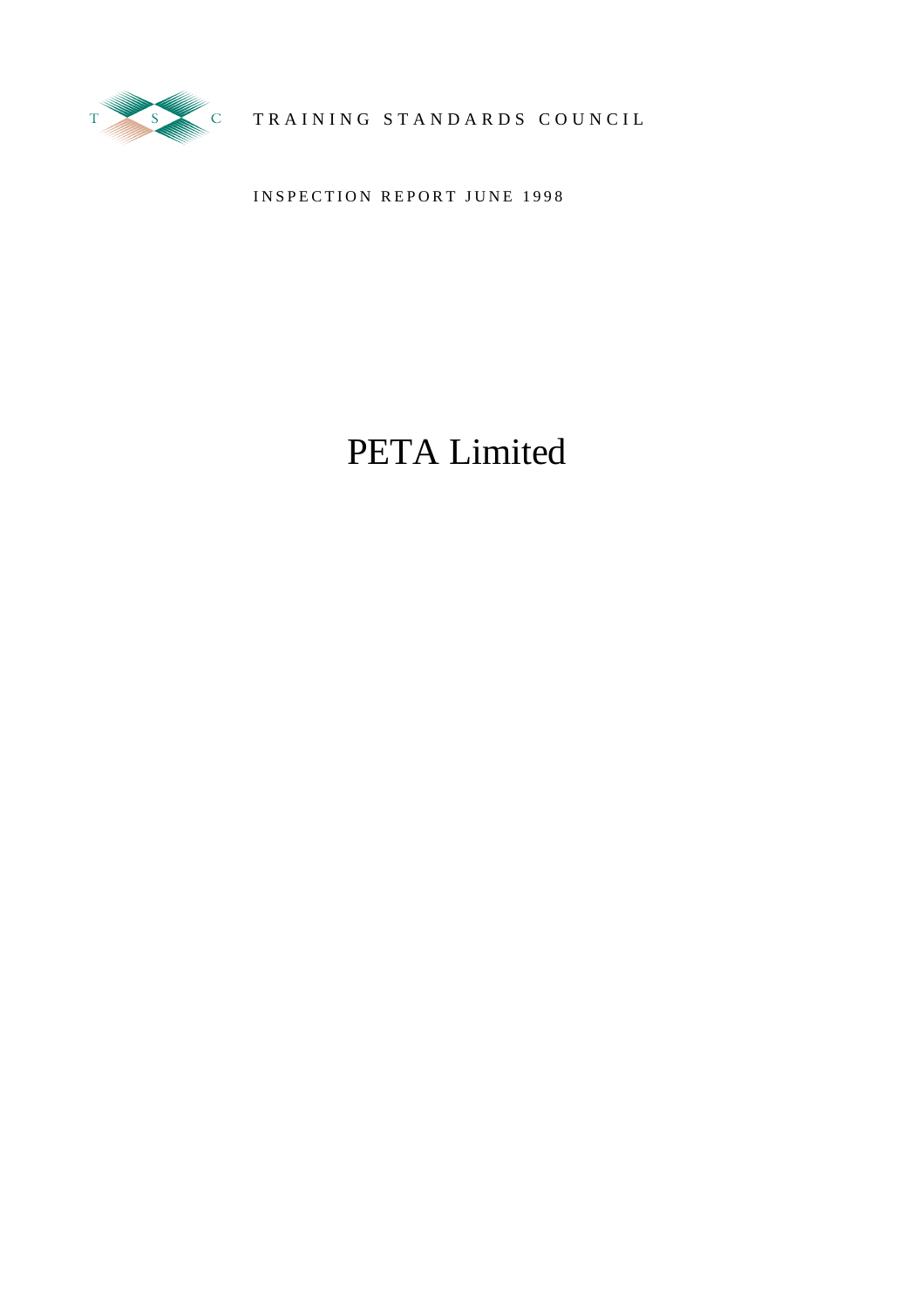

## SUMMARY

PETA Limited offers training in engineering, business administration, information technology and foundation for work. Engineering training is satisfactory. Trainees are in good work placements, and off-the-job training is carried out in a well-resourced engineering workshop. Key skills are not being assessed as part of the programme. Business administration training is good. Levels of achievement are high, and several trainees are gaining more than one qualification. Information technology training up to NVQ level 2 is good. Trainers delivering NVQ level 3 in information technology are not experienced in all the appropriate systems, this adversely affecting the quality of training. Foundation training is good, and a high proportion of trainees progress to mainstream training programmes or to employment. The company is committed to equal opportunities, but procedures for monitoring policy and practice in the workplace are inadequate.

#### **GRADES**

| <b>OCCUPATIONAL AREAS</b> | <b>GRADE</b> | <b>GENERIC AREAS</b>   | <b>GRADE</b> |
|---------------------------|--------------|------------------------|--------------|
| Engineering               |              | Equal opportunities    |              |
| Business administration   |              | Trainee support        |              |
| Foundation for work       |              | Management of training |              |

| <b>GENERIC AREAS</b>   | <b>GRADE</b> |  |  |
|------------------------|--------------|--|--|
| Equal opportunities    |              |  |  |
| Trainee support        |              |  |  |
| Management of training |              |  |  |
| Quality assurance      |              |  |  |

#### **KEY STRENGTHS**

- ♦ an effective initial assessment process
- ♦ systematic recognition of trainees' prior knowledge and skills
- ♦ one-to-one training support in business administration
- ♦ good rates of progress from foundation to mainstream provision
- ♦ clear lines of communication throughout the company
- ♦ good work placements

#### **KEY WEAKNESSES**

- ♦ lack of continuous assessment in engineering
- ♦ no key skill development and assessment in engineering
- ♦ inadequate resources to deliver information technology
- ♦ no monitoring of employers' equal opportunity policies
- ♦ fragmented quality assurance procedures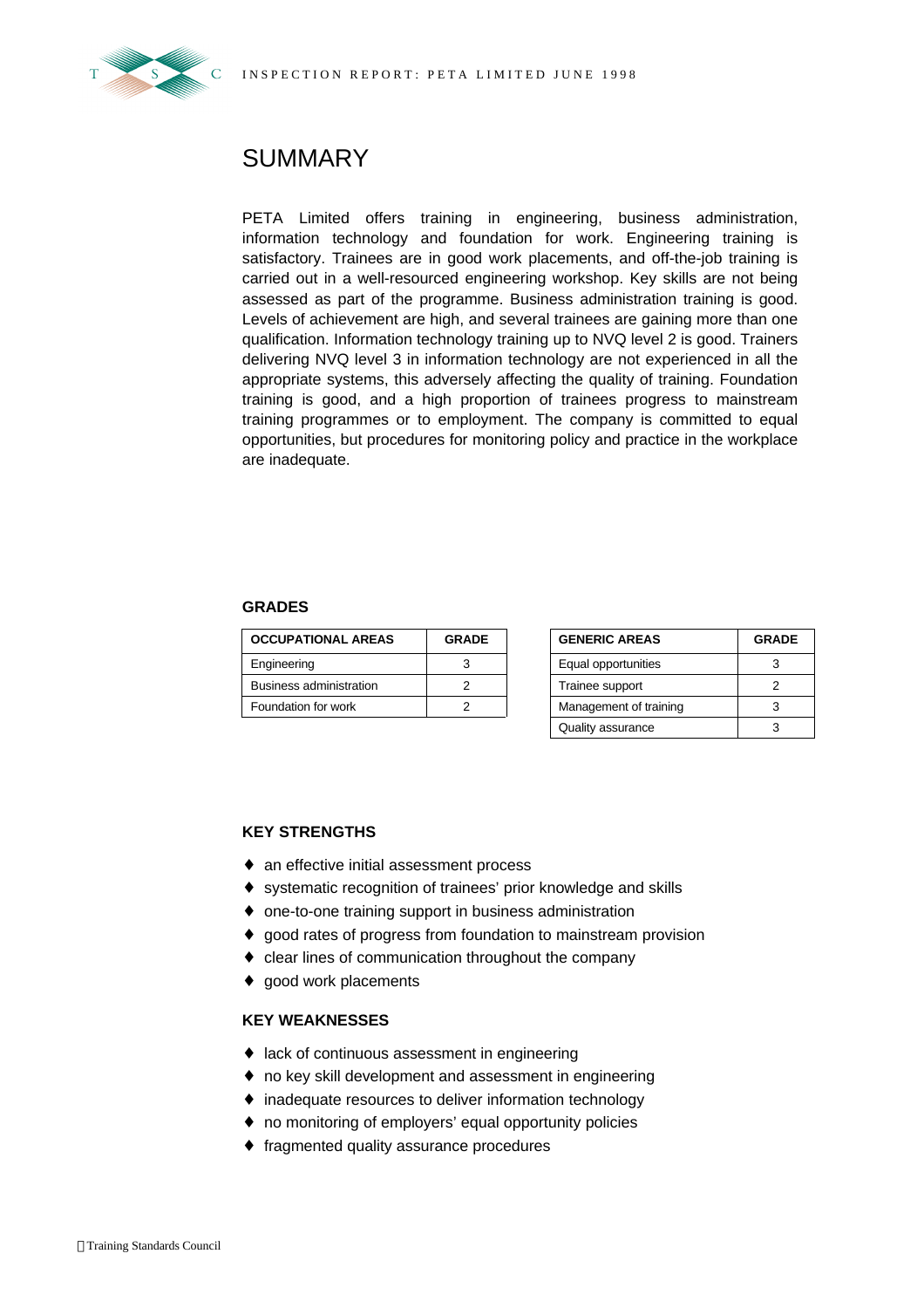

## INTRODUCTION

1. PETA Limited was originally formed in 1970 by several local engineering companies. In 1982, the company became limited by guarantee and registered as a charity. PETA is directed by an executive council of representatives elected from the membership. The member companies vary in size, employing from five to over 2,000 employees, and together embrace a wide range of business activities. Some of the companies are privately owned, while others are part of national and international organisations. The training for young people which PETA provides through its contract with Hampshire Training and Enterprise Council (TEC) forms slightly less than half its business. The remaining 55 per cent is commercial training.

2. The company operates from three training centres, two in Cosham and one in Havant. Trainees also attend local colleges on day-release for the theoretical aspects of their training. All trainees in engineering, business administration and information technology are working towards national vocational qualifications (NVQs) at levels 1 to 3, some through modern apprenticeship programmes. A number of trainees are referred by VT Southern Careers Limited for foundation training. Foundation trainees work towards wordpower and numberpower qualifications. At the time of the inspection, there were 154 people in government-funded training.

3. Unemployment in the Portsmouth area, including Cosham, is high at 4.9 per cent compared with Hampshire's average of 2.3 per cent. The proportion of 16 year olds who stay on in full-time education is high at 69.4 per cent. Of those leaving full-time education in 1997, 10.9 per cent obtained full-time employment, 4.1 per cent entered training and 4.9 per cent were unemployed. Those starting jobs work primarily in engineering, science and technology, retailing, care, hotels and catering, administration and information technology. PETA offers a high proportion of the engineering training in the Portsmouth area. It competes for engineering trainees with three local colleges and, in the case of business administration trainees, with the colleges and other providers.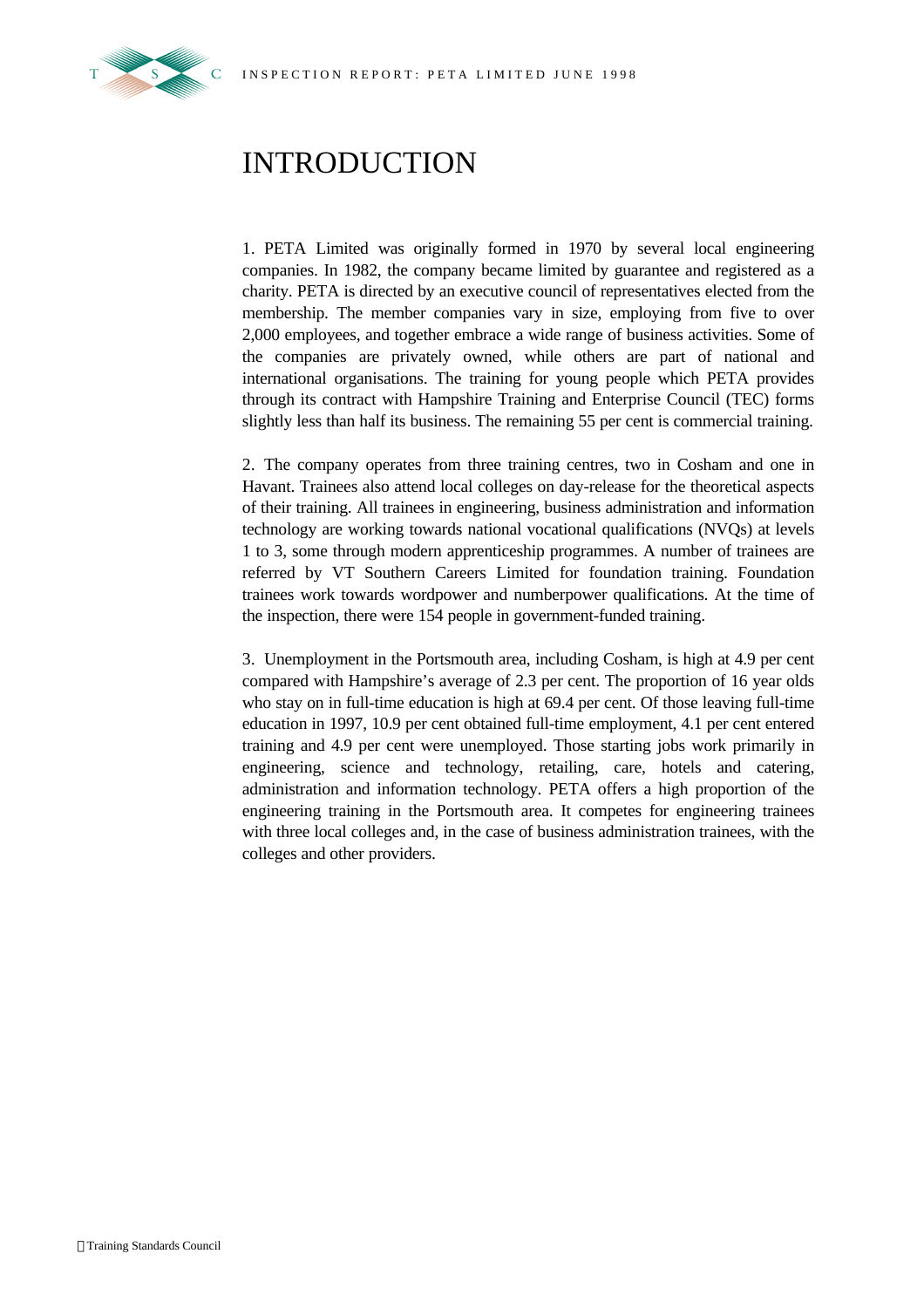

## INSPECTION FINDINGS

4. PETA Limited produced its first self-assessment report one month before inspection. Staff from the company attended a training course on self-assessment, and the information gained was disseminated to other staff through a series of training sessions. The whole company was involved in the self-assessment process, which resulted in a detailed review of procedures. Two business administration modern apprentices also contributed to the self-assessment. The self-assessment report picked out strengths and identified several areas in need of development. Some of the strengths were judged by inspectors to be normal practice or contractual requirements. Weaknesses were not always clearly identified. Inspectors confirmed three of the grades proposed by the company, awarded a higher grade for business administration and foundation for work and a lower grade for equal opportunities.

5. A team of five inspectors spent a total of 17 days at PETA during June 1998. All the occupational areas offered by the company were inspected. Inspectors examined company records and awarding body documents. They met staff from the company, employers and trainees; they visited 21 workplaces and the company's own training sites; interviewed 43 trainees and observed both on- and off-the-job training sessions.

|                         | <b>GRADE 1</b> | <b>GRADE 2</b> | <b>GRADE 3</b> | <b>GRADE 4</b> | <b>GRADE 5</b> | <b>TOTAL</b> |
|-------------------------|----------------|----------------|----------------|----------------|----------------|--------------|
| Engineering             |                |                | 2              |                |                | 3            |
| Business administration |                |                |                |                |                | 5            |
| Foundation for work     |                |                |                |                |                |              |
| <b>Total</b>            |                | 5              |                |                |                | 9            |

Grades awarded to instruction sessions

#### **OCCUPATIONAL AREAS**

#### **Engineering Grade 3**

6. PETA had 104 trainees in engineering training at the time of inspection, of whom 55 were working towards NVQ level 2 and 49 were on modern apprenticeship programmes. Of the trainees undertaking NVQ level 2 qualifications, 89 per cent are employed. The percentage of trainees achieving NVQs has increased over the last three years, from 29 per cent in 1995-96 and 33 per cent in 1996-97 to 51 per cent in 1997-98. The local engineering industry, having suffered a significant decline in traditional marine-related engineering jobs over the last decade, has started to make a recovery. Many local firms have reported growth over the last few years, and the demand for engineering trainees is currently higher than the number of young people applying for training. PETA has developed good working relationships with many local engineering employers. Off-the-job training takes place in its engineering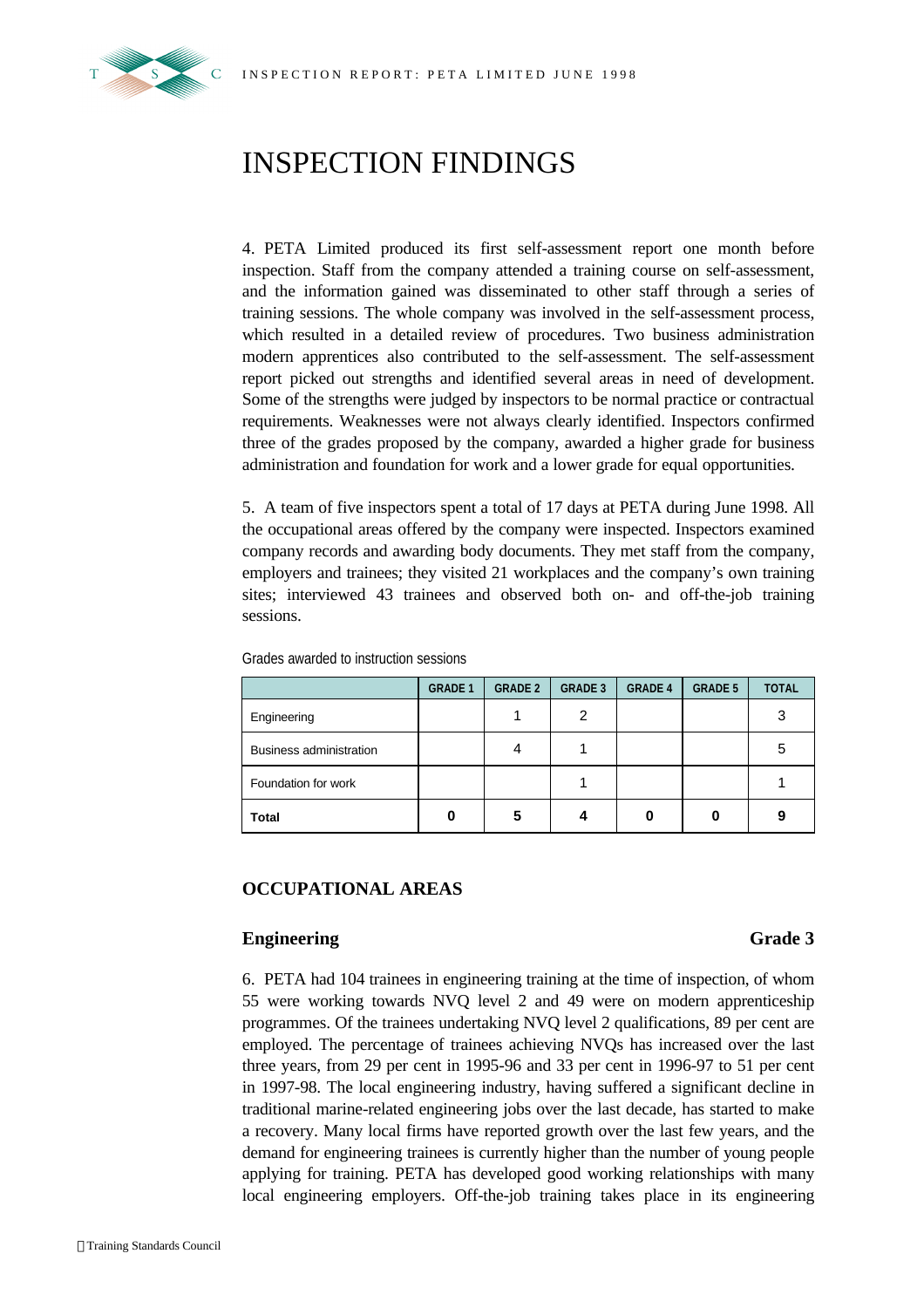

 $S \times C$ 

training centre. Trainers are highly experienced and hold appropriate assessor qualifications. All modern apprentices attend PETA's training centre for 20 weeks to achieve NVQ level 2, before progressing to employment. Trainers visit trainees in the workplace every four weeks to monitor progress. The grade awarded by inspectors was the same as that proposed by the company.

### *STRENGTHS*

- ♦ a well-resourced training centre
- ♦ trainees work competently, without the need for constant supervision
- ♦ trainees identify and plan their own learning opportunities
- ♦ effective working relationships between PETA and local employers

### *WEAKNESSES*

- ♦ the lack of detailed progress reviews
- ♦ no continuous assessment for NVQ level 3 trainees
- ♦ trainees without copies of their individual training plans
- ♦ failure to integrate key skills with other aspects of training

7. PETA's training centre has a fully equipped workshop with a wide range of wellmaintained equipment, including computer numerical control (CNC) machinery. Trainers make good use of their expertise and extensive knowledge of the engineering industry to identify appropriate training programmes for trainees. Offthe-job training sessions are well structured. Trainees follow individual programmes, which are challenging and which encourage the continuous development of skills. Trainees have a clear understanding of the qualifications for which they are training and they identify potential opportunities for learning, in conjunction with their trainers and workplace supervisors. Training in the workplace is rigorous. Tasks are set on a regular basis and are carried out, with minimal supervision, by trainees. Staff are careful to ensure that trainees follow appropriate training routes and that the programmes meet their own and local employers' needs. The good relationship between trainers, trainees and employers helps to ensure that training programmes are comprehensive and that trainees are well supported.

8. Trainers carry out progress reviews with their trainees, but these reviews are not detailed enough, and the targets for learning are not specific. Reviews inform the trainees' individual learning plans, but these plans are kept by staff and not by trainees and employers. At NVQ level 2, trainees are predominantly workshop based. Their skills are continuously assessed. Once they have progressed to level 3 and are based wholly in the workplace, assessment is neither planned nor carried out with sufficient regularity. Trainees' successful completion of units is not recorded as part of the modern apprenticeship programme. Modern apprentices have been issued with the awarding body's key skills booklets, but they have little understanding or knowledge of key skills or of how these skills will be assessed.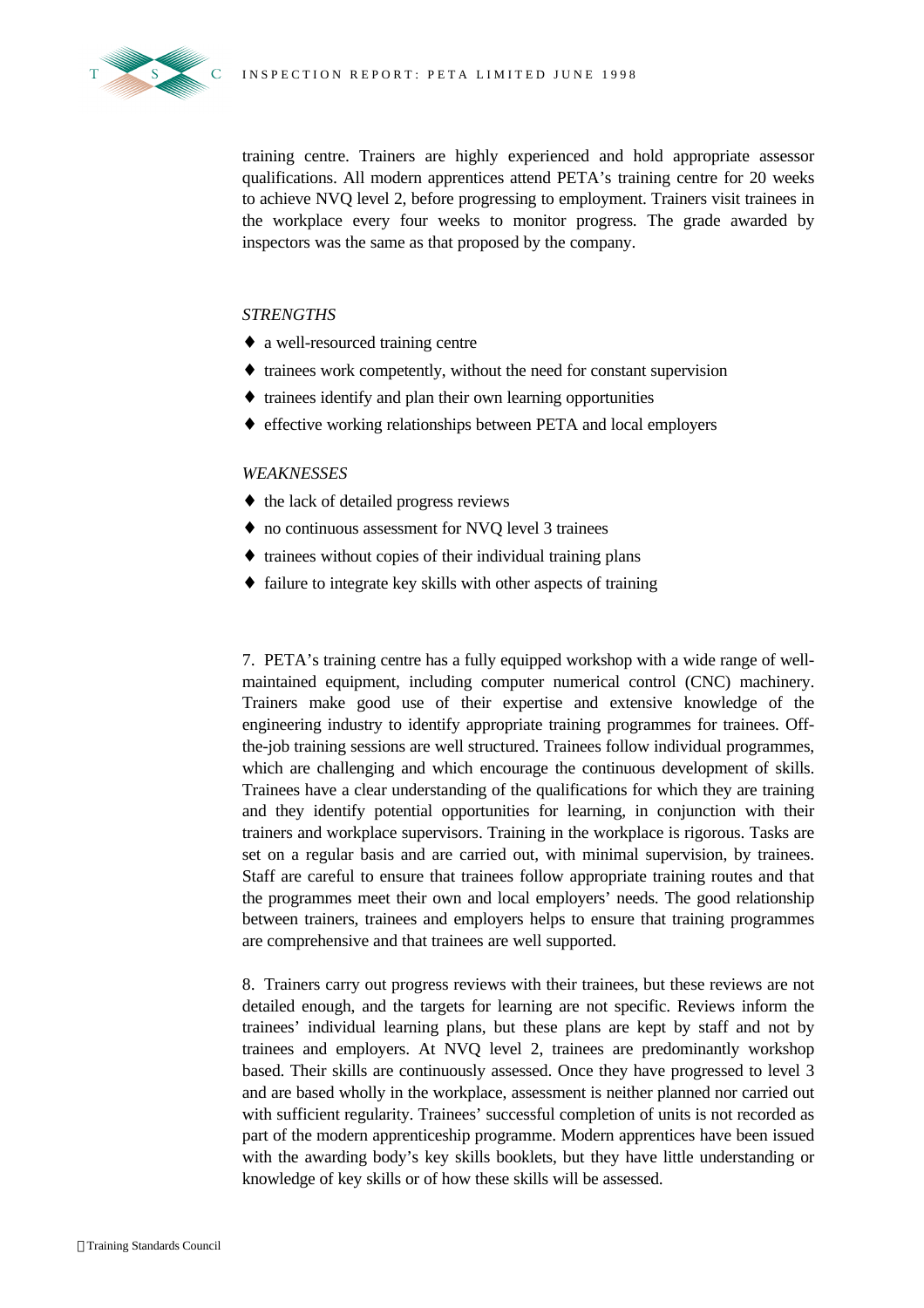

### **Business administration (information technology)**

9. PETA has 33 trainees studying for NVQ levels 1 to 3 in administration and information technology. Trainees are initially assessed to determine the appropriate levels of training for them. All of them take part in an induction programme, either in small groups or individually. At the start of the training programme, trainees attend PETA's commercial training centre in Portsmouth for a two- to four-week block. During this time, they are trained in basic administration procedures and agree on their individual training plans with their trainers. There is a comprehensive system for accrediting prior learning. Trainees transferring from other programmes are assessed and current evidence reviewed. Once the trainees are placed with employers, they return to the training centre once a fortnight for assessment and additional training. The majority of the training, however, takes place in the workplace. Many of the strengths identified by the company in its self-assessment report were judged by inspectors to be normal practice. The report failed to identify some of the weaknesses in information technology training.

#### *STRENGTHS*

- ♦ effective development of individual action-planning
- ♦ effective monitoring of trainees' progress
- ♦ support for individual training and assessment
- ♦ good co-ordination of on- and off-the-job training
- ♦ high rates of achievement
- ♦ effective integration of key skills with other aspects of the training programme

#### *WEAKNESSES*

- ♦ lack of appropriate training materials in information technology
- ♦ lack of qualified trainers in some areas of information technology

10. Trainers and trainees discuss skills development and assessment on a regular basis. Trainees produce comprehensive action-plans and are closely monitored by trainers and employers. Workplace supervisors play an active role in developing trainees' on-the-job training plans. When training gaps are identified, additional training is arranged. Trainees produce work of a high standard. Their progress is well monitored, and effective documentation enables trainees and trainers to see, at a glance, how well a trainee is progressing. Regular progress reviews keep trainees focused on their training objectives, the majority achieving qualifications within the timescales set. Sixty-four per cent of trainees achieved at least one NVQ in 1997-98. Some trainees gain more than one NVQ. Key skills are effectively integrated with other aspects of trainees' programmes and are identified for assessment as part of the action-planning process. Trainees map their own progress in acquiring key skills. A few, who find this process confusing, are given additional support.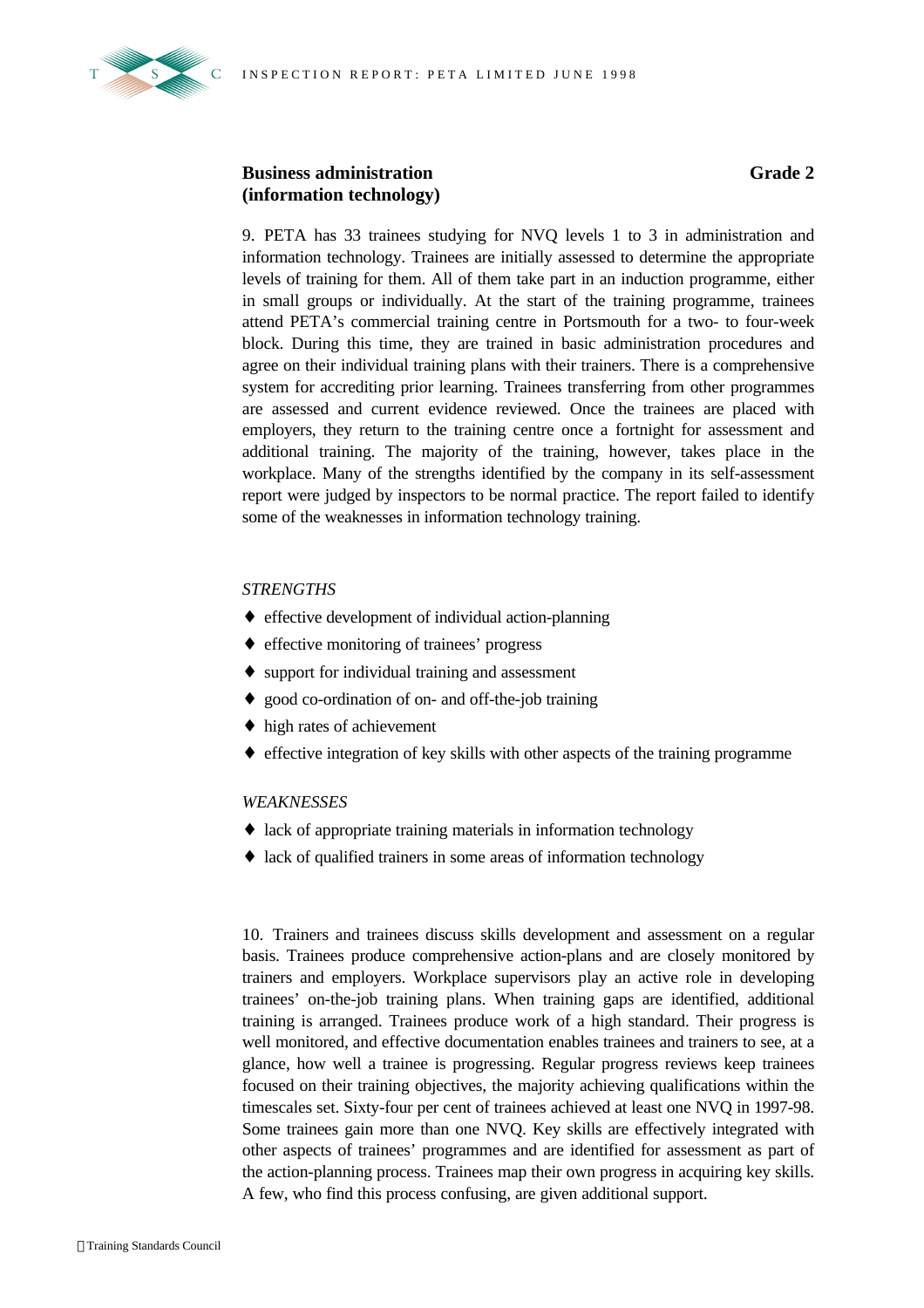11. Trainees working towards NVQs in information technology are in suitable placements; success rates are high. Learning resources are inadequate. The only learning material available to the trainees are the on-line computer 'help' units or manufacturers' manuals, both of which are written in complex language. Some staff at the centre are not trained to the appropriate level in all the software systems.

#### **Foundation for work Grade 2**

12. The foundation training programme offers trainees the opportunity to achieve foundation training awards, including wordpower and numberpower. Full-time training is delivered in Havant. Tutorial support is available to trainees on work experience. The foundation programme is 12 weeks long, and may be extended for those trainees with additional learning needs. The average length of stay on the programme is 10 weeks. Data on trainees' achievements show a fall in the awards achieved by trainees over the last two years, from 58 per cent in 1996-97 to 43 per cent in 1997-98. However, rates for the achievement of units have risen from 41 per cent in 1996-97 to 70 per cent in 1997-98. Rates of progression to mainstream education or training have dramatically increased from 35 per cent in 1996-97 to 70 per cent in 1997-98. All trainees are referred by the careers service and undergo an initial assessment to determine the level of support which they require. Individual action-plans and learning targets are negotiated. There is a well-planned and thorough induction programme, with trainees' progress reviewed every four weeks. The careers service provides a weekly guidance and support service to trainees on PETA's premises. Resources at the Havant foundation centre are adequate, although access for disabled trainees is restricted. Inspectors identified strengths additional to those in the self-assessment report. The grade awarded is higher than that proposed in the self-assessment report.

#### *STRENGTHS*

- ♦ training is effectively planned to meet the individual needs of the trainees
- ♦ relevant work-based training
- ♦ effective tutorial support for trainees on work experience
- ♦ good progression to occupational training

### *WEAKNESSES*

- ♦ no involvement of employers in the training review process
- ♦ the failure to approve all work placements before placing trainees

#### *GOOD PRACTICE*

*with the trainee's reading* iil *A trainee interested in hairdressing was given a work-experience placement with an employer which offered one-to-one mentoring and training. In order to help difficulties, the supervisor labelled chemical bottles*

13. Trainees' action-plans reflect their individual abilities. The programme length is flexible: it is designed to allow those trainees who are more able to 'fast track' through and those who need longer to take more than the standard 12-week programme. Trainees' progress is reviewed regularly, and achievement targets are negotiated between trainer and trainee. There are effective systems for recording

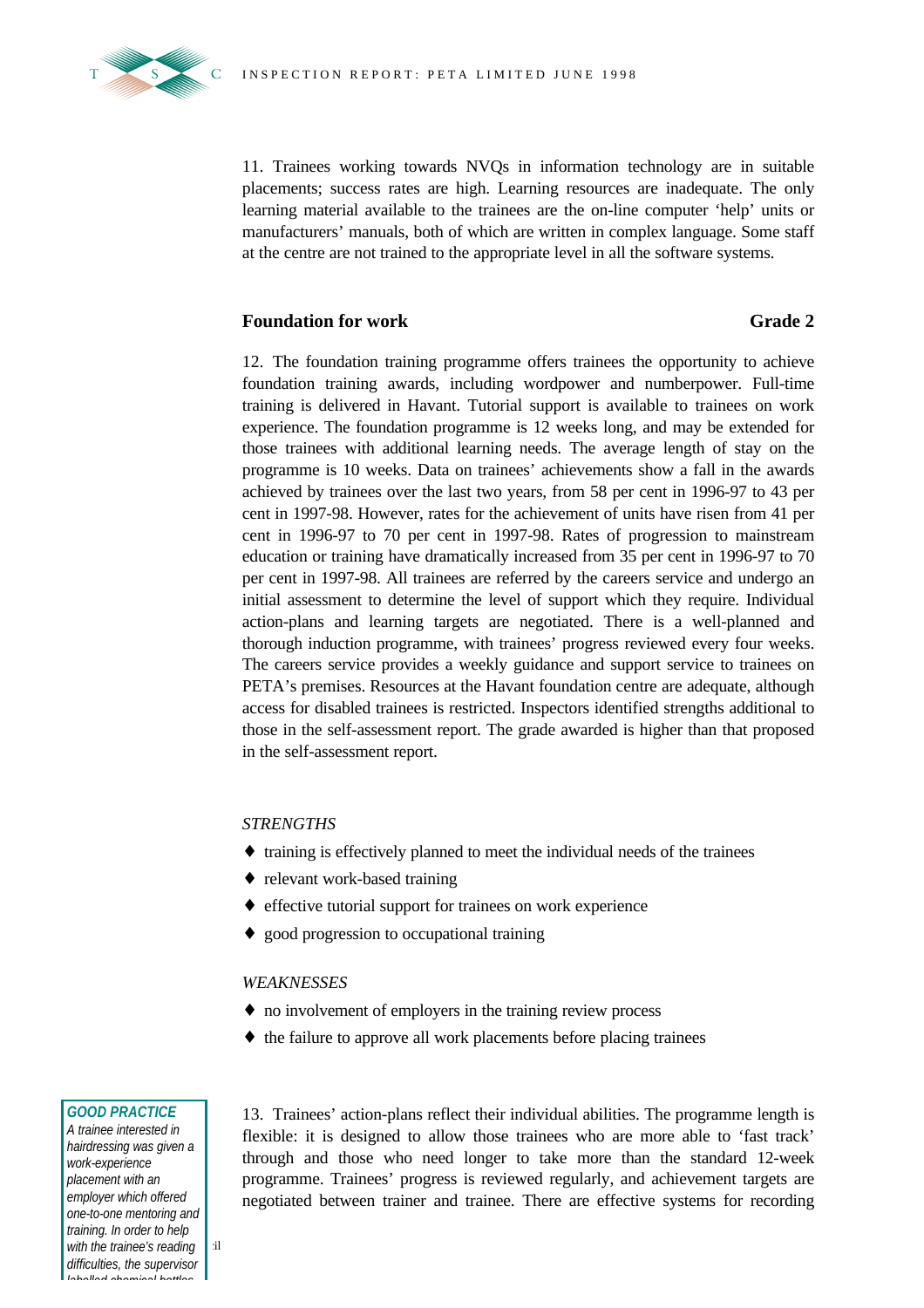

trainees' progress. Trainers use a variety of learning and assessment materials to help to motivate trainees. Resources are often designed to match trainees' individual interests.

14. Trainees who are vocationally unfocused benefit from work tasters in PETA's engineering workshops and administrative offices. PETA's close links with employers and external agencies help to ensure that trainees are put in appropriate placements. A few placements, however, are not visited by PETA's staff before the trainees work there, but are sent on recommendations from other providers. Sometimes, trainees are in a work placement for up to three days before they are visited. Trainers provide a high level of training and pastoral support for trainees during work tasters and throughout their programmes. Although regular reviews take place during these work tasters, employers are not part of the process and are not familiar with the training which is taking place at the training centre.

### **GENERIC AREAS**

### **Equal opportunities Grade 3**

15. PETA's equal opportunity policy is clearly written and covers the requirements of current legislation. The policy is not systematically reviewed except in the light of any changes in the law. Staff demonstrate a commitment to equality of opportunity by word and action. Equal opportunity is a standard agenda item for team meetings. The company meets the recruitment targets set by Hampshire TEC for ethnicity, gender and people with disabilities. The company's self-assessment report did not fully recognise or analyse the company's current practice in respect of equal opportunities. Inspectors awarded a lower grade than that proposed by the company.

#### *STRENGTHS*

- ♦ effective procedures for dealing with complaints
- ♦ annual training in equal opportunities for all staff

#### *WEAKNESSES*

- ♦ a failure to promote equality of opportunity effectively
- ♦ lack of staff awareness of discrimination
- ♦ no effective monitoring of employers' equal opportunities policies

16. There are few recorded complaints. Procedures for dealing with complaints are well documented and effectively implemented. Where action is necessary, all parties, including trainees' families, are involved to ensure that solutions are fair and equitable. All staff have equal opportunities training and are updated on changes in legislation as appropriate. The training focuses mainly on disability issues.

17. Advertising and marketing materials make no reference to equality of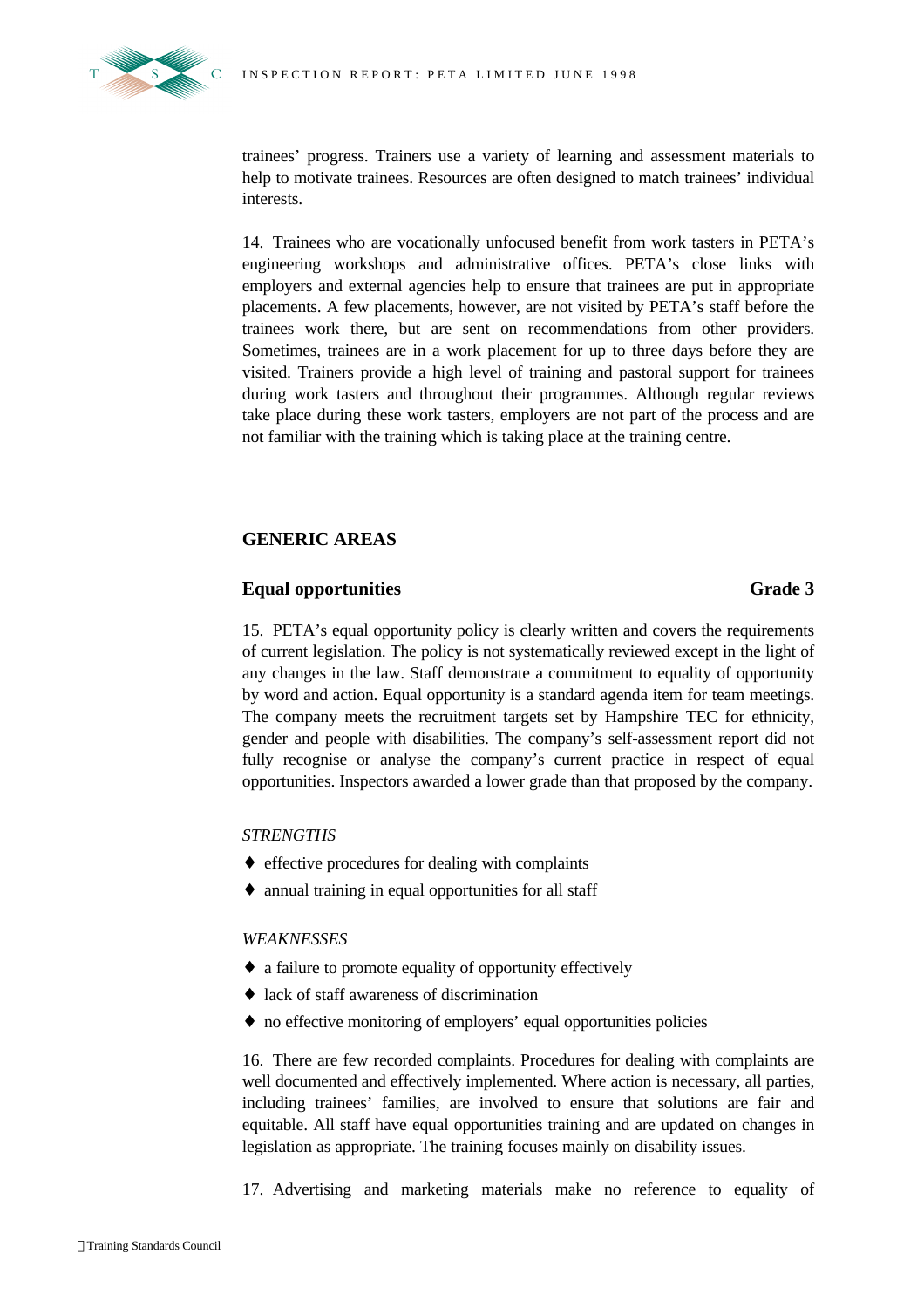

opportunity. Although the company is aware of imbalances between men and women among the trainees recruited to particular training routes, there are no plans to take positive action to redress this. There are no procedures for monitoring employers' equal opportunities policies or performance.

### **Trainee support Grade 2**

18. PETA is committed to providing the support necessary to help trainees to achieve their full potential. Trainees in all occupational areas are individually assessed on entry to the organisation. Initial assessment in engineering is specific to the sector. In business administration and information technology, generic tests are used. There are procedures for accrediting trainees' prior learning. Trainees who transfer to PETA from other providers have their work reviewed and, if appropriate, assessed. Staff provide pastoral support for trainees, and the careers service offers regular guidance. Inspectors confirmed the grade proposed by the company in its self-assessment report.

#### *STRENGTHS*

- ♦ initial assessment used effectively in forming individual training plans
- ♦ accreditation of prior learning
- ♦ good liaison between trainers and employers to support trainees

#### *WEAKNESSES*

- ♦ progress reviews not formally planned in some occupational areas
- ♦ inconsistent recording of the support provided to trainees

19. Trainees' responses to their initial assessments are graded. Trainees are placed carefully on training routes which lead to appropriate qualification in jobs which are suitable. Accreditation of prior learning is particularly effective. Trainees who join PETA, having already carried out some training or who transfer to a different work placement, are given individual support to identify their competences from the evidence available.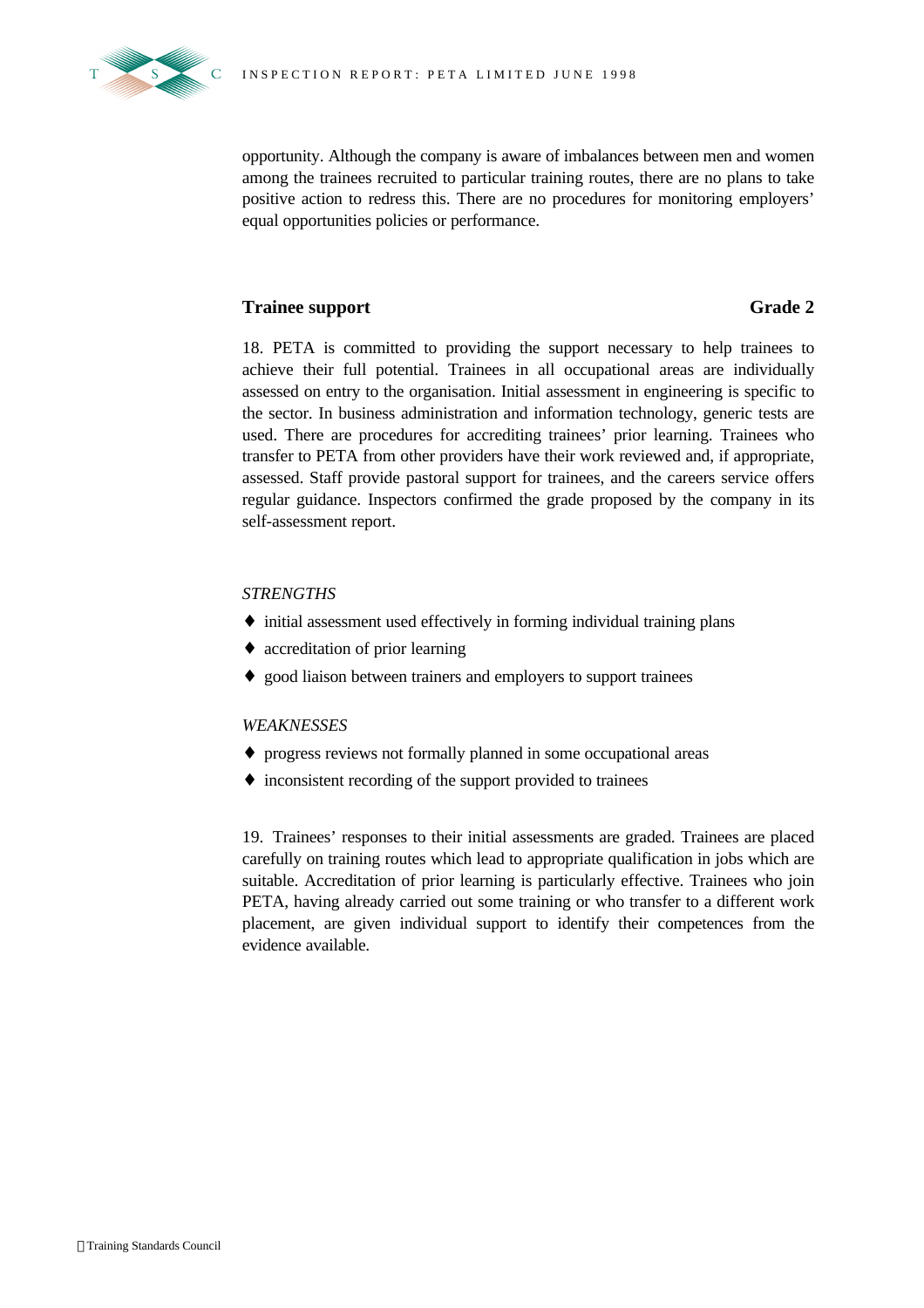

20. The record of the support provided for trainees varies across occupational areas, from satisfactory to very good. Although progress reviews take place regularly, employers are not always involved, and trainees are not provided with copies of review documents. Reviews are not always held in the workplace.

### **Management of training Grade 3**

21. PETA has undergone significant staff restructuring over the last year. Rationalisation of training and reorganisation of management have resulted in staff changes. Organisational structures are clear, and staff understand their roles and responsibilities. There is a plainly written business plan which is communicated to all staff through training co-ordinators and on noticeboards. The company produces an annual staff development plan. There are regular sessions on health and safety and equal opportunities. Managers and staff hold team meetings once a week. The issues raised are minuted, and points for action are identified. A monthly newsletter is produced which informs staff of the latest developments related to training inside and outside the company. The inspection team validated the strengths and weaknesses identified by PETA. The grade awarded by inspectors was the same as that proposed by the company.

#### *STRENGTHS*

- ♦ clear lines of communication throughout the organisation
- ♦ a well-developed appraisal process
- ♦ the involvement of staff in negotiating measurable performance targets
- ♦ an effective staff development programme

#### *WEAKNESSES*

- ♦ managers' failure to monitor and address outstanding issues
- ♦ lack of co-ordination in engineering and foundation between on- and off-the-job training

22. Communication in the organisation is good. The regular team meetings and the open style of management encourage staff to discuss issues openly to contribute to solutions. Staff are involved in the setting of realistic and achievable targets within their own departments. Any changes to policies are discussed and are publicised in the company's newsletter. There is a comprehensive staff appraisal system. Staff development needs are identified and are related to business objectives.

23. There is little or no monitoring of progress on action points which arise from team meetings. Some issues are left unresolved for months. The management of training on the engineering and foundation programmes is adversely affected by the lack of co-ordination between employers and trainers. Although work placements